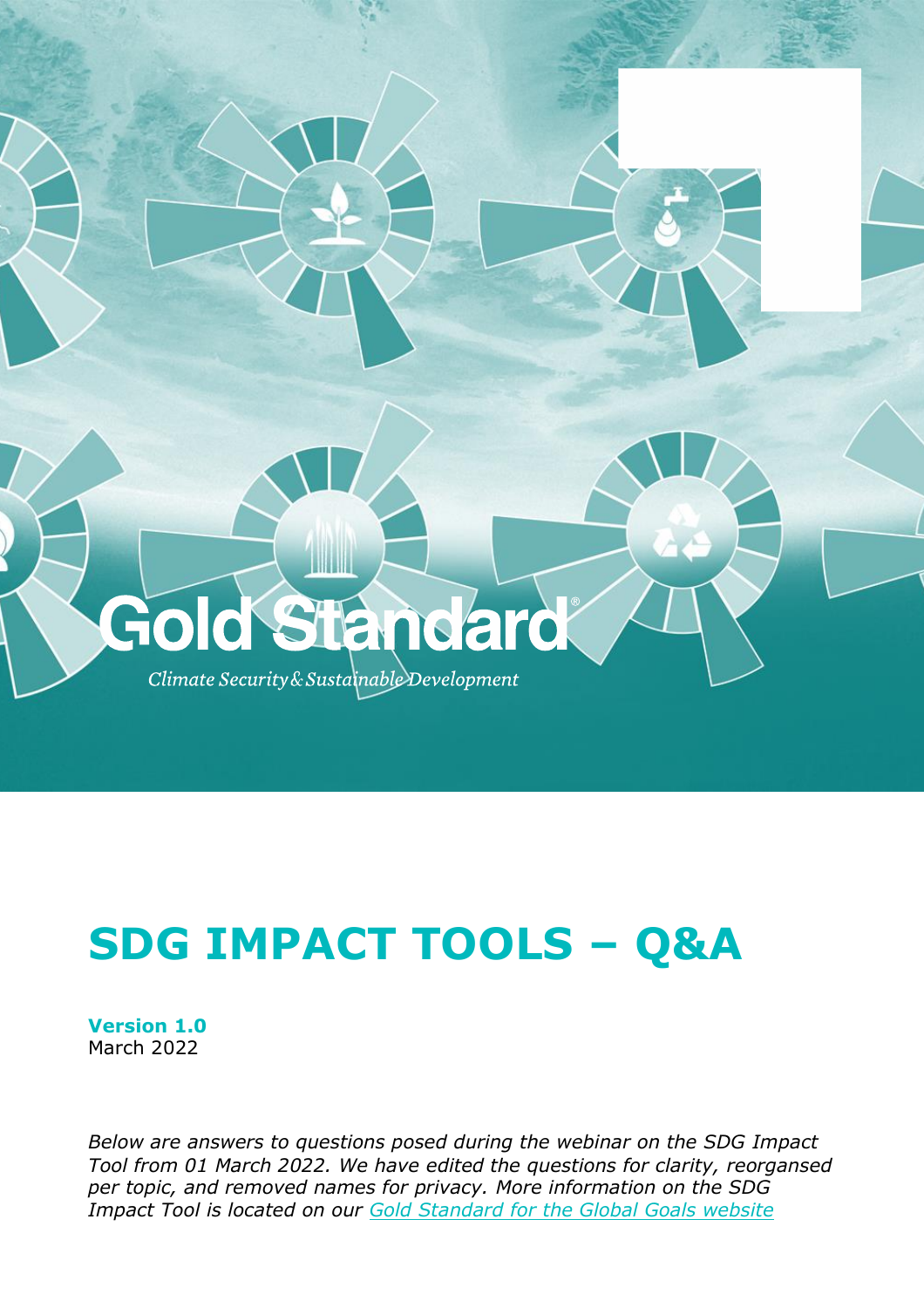# **USE OF THE SDG IMPACT TOOL**

- 1. Can more than one impact be reported through the SDG Impact Tool? Yes, the SDG Impact Tool has space for reporting up to 10 indicators
- 2. Which SDG is missing from the tool and why?

"SDG17: Strengthen the means of implementation and revitalize the global partnership for sustainable development" is generally excluded from monitoring, as it concerns partnership between countries

3. Has Gold Standard considered some sort of benchmarking of SDGs with project types?

We have considered this, but we understand that SDG impacts are very context specific. Therefore, we have decided not to provide such benchmarking for now. Should you have any ideas or feedback on this topic, please contact us at [standards@goldstandard.org](mailto:standards@goldstandard.org)

## **ENTRY INTO FORCE AND APPLICABILITY OF THE SDG TOOL**

4. If a project that has undergone Preliminary Review a while ago, but will go under design certification after 14 March 2022, will it need to use the SDG Impact Tool?

It depends. A stand-alone project would need to apply the SDG Impact Tool. A VPA/CPA under a design-certified PoA would not need to apply the tool. A [Rule](https://globalgoals.goldstandard.org/ru-2021-the-sdg-impact-tool/)  [Update](https://globalgoals.goldstandard.org/ru-2021-the-sdg-impact-tool/) has been released to provide further clarity on the applicability of the tool.

5. Please clarify how the SDG Impact Tool applies to new VPAs from PoAs already registered?

The SDG Impact Tool application is optional and not mandatory for the following projects:

a. Design certified projects and VPAs/CPAs until the end of the ongoing Crediting Period (after which application is mandatory) and

*Climate Security and Sustainable Development* 2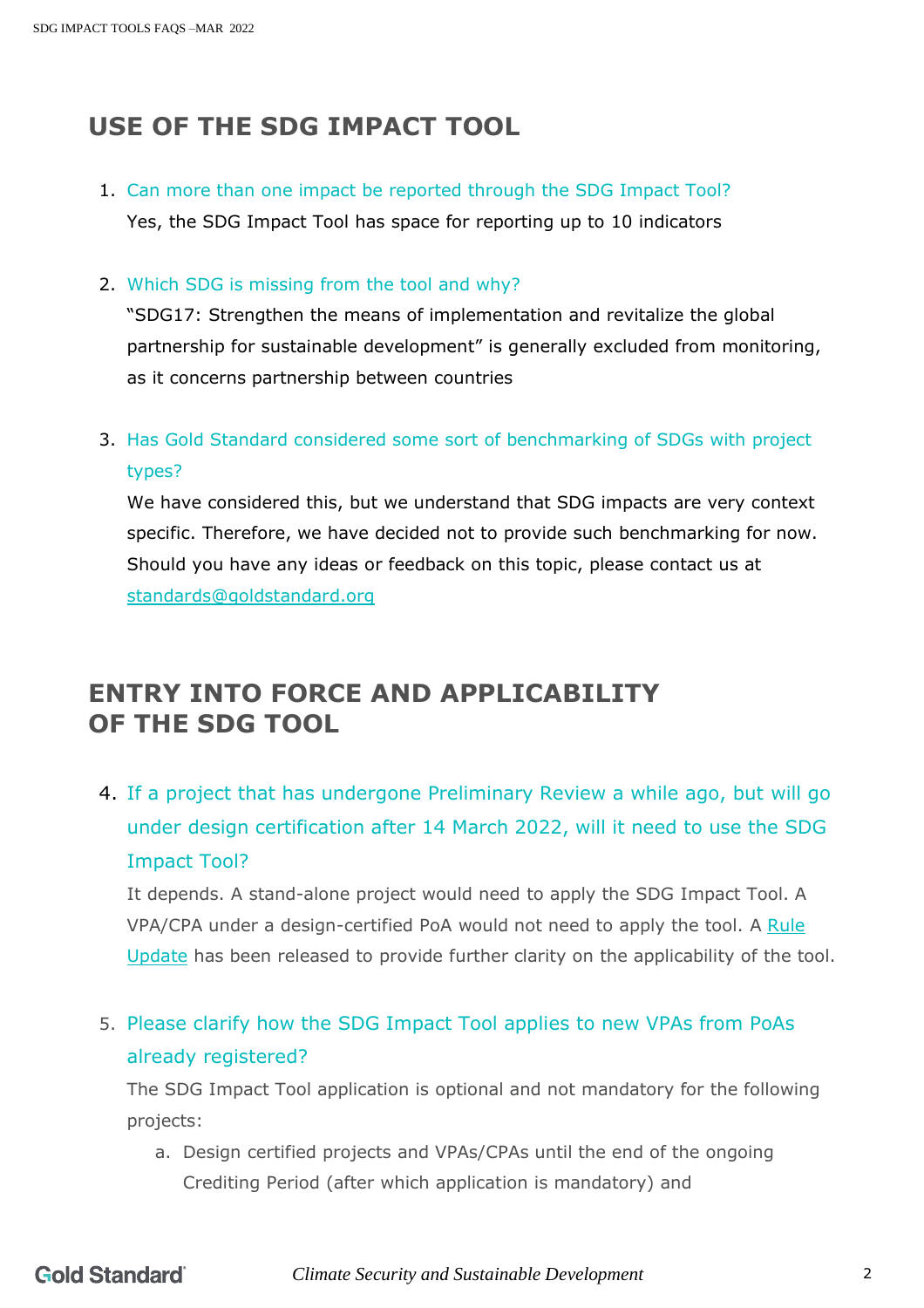b. New VPAs/CPAS will be included in design certified PoAs until the end of the ongoing Crediting Period of the PoA.

Such projects may apply the SDG tool on a voluntary basis by making applicable changes in the monitoring plan by submitting a design change request at the time of next issuance.

Please note that this clarification was included in a [Rule Update,](https://globalgoals.goldstandard.org/ru-2021-the-sdg-impact-tool/) published on 14 March 2022.

## **USE OF THE SDG IMPACT TOOL AFTER DESIGN CERTIFICATION**

6. Can ex-post inclusion of another SDG impact be included in the Monitoring Report (if not stated in the PDD)?

After design certification, if a particular SDG impact is not stated in the certified PDD, the project developer needs to do a Design Change as per the [Design](https://globalgoals.goldstandard.org/111-par-design-change-requirements/)  [Change Requirements.](https://globalgoals.goldstandard.org/111-par-design-change-requirements/) After this, the SDG impact can be included in the monitoring report as well.

7. Do (stand-alone) projects that are already listed but not yet design certified need to perform a design change to use the SDG Impact Tool? No, these projects can just apply to generate the monitoring plan to be validated.

8. Do projects that are already design certified need to perform a design change to use the SDG Impact Tool?

If a project is already design certified, that means that its monitoring plan is set in that certified design. For these projects it is only mandatory to use the tool as of the time of crediting period renewal. If a project wishes to use the tool earlier, then a design change is required to include the changes in the monitoring plan in the certified design.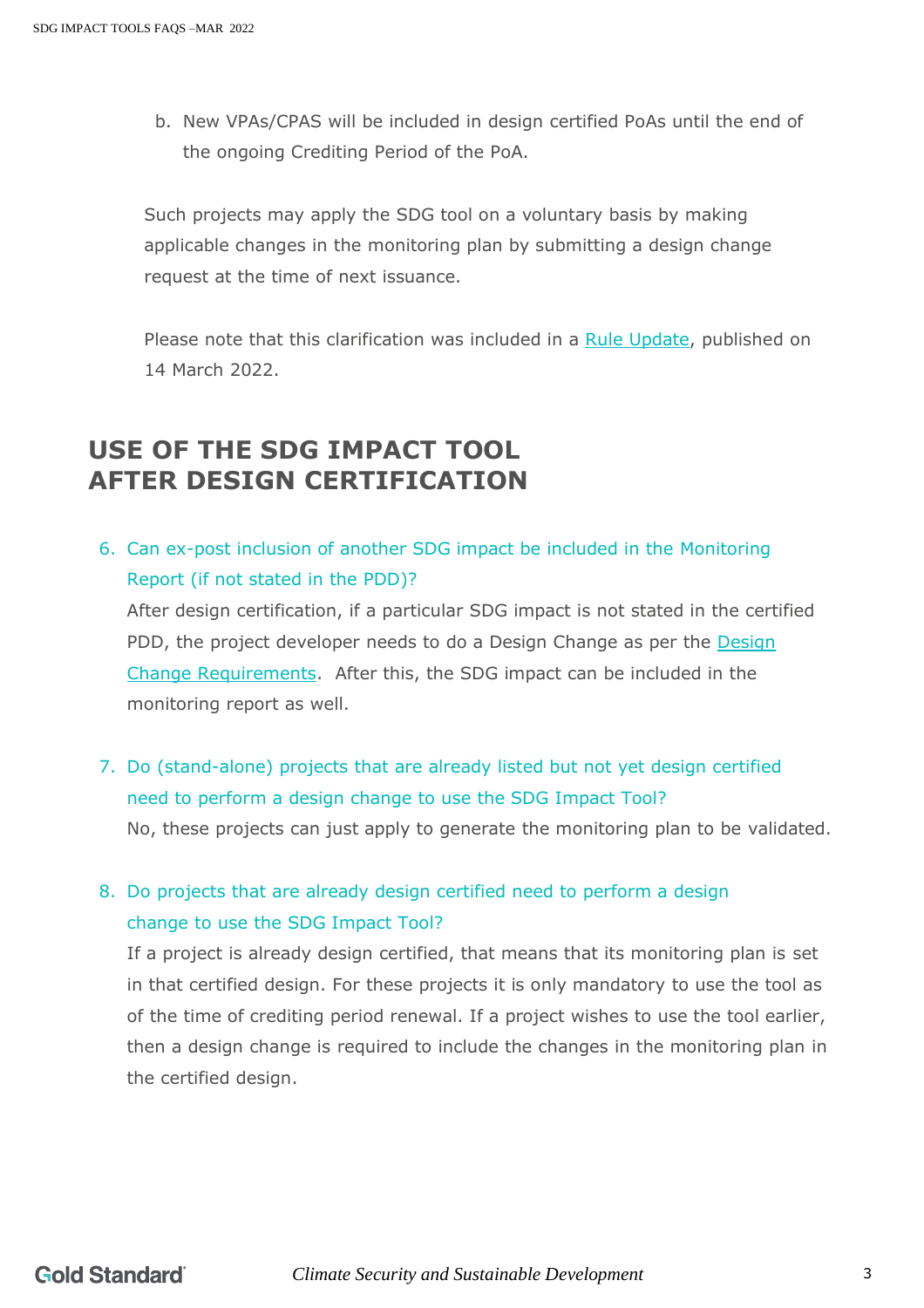# **CERTIFICATION PROCESS**

#### 9. How is 'requesting for preliminary review' defined?

A project is considered submitted for preliminary review once all required documents are uploaded and the preliminary review fee is paid.

#### 10.Who will assess the SDG Impact Tool? VVBs or only SustainCERT?

The VVB shall assess the SDG tool. VVBs shall evaluate a project's proposed/actual contribution towards sustainable development, as reported in the SDG tool/project documents. In doing so, VVBs shall assess (based on certification step):

|  | <b>Validation assessment</b> |  |
|--|------------------------------|--|
|  |                              |  |

**Validation assessment Verification assessment**

Whether the SDG tool has been filled completely and accurately (as per the certification step).

The appropriateness of established baseline scenarios and impact quantification methods.

Whether all SDG impacts are an intentional and direct effect of project implementation.

> Compliance of monitoring activities with the established monitoring plan and related requirements.

The suitability of all supporting documentation used.

The accuracy of all data and assumptions by cross-checking with relevant sources.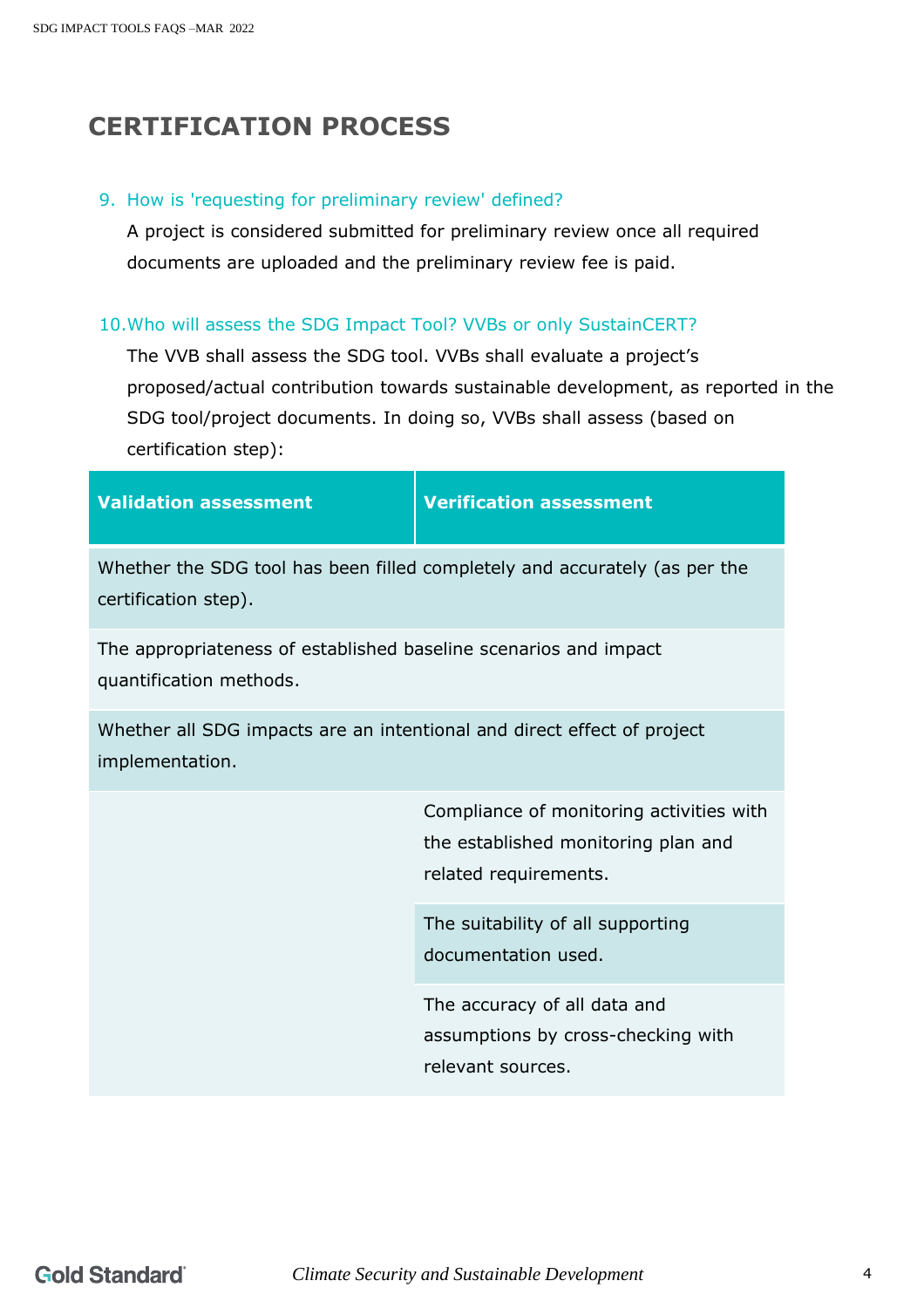11.Shall the VVB ask project developers to submit the SDG Impact Tool for projects under assessment and expected to issue final validation/verification report post 14 March 2022?

It depends. Stand-alone projects and PoAs submitted for design certification or crediting period renewal after 14 March 2022 shall submit a validated SDG Impact Tool, hence the VVB shall ask the PP to submit an SDG Impact Tool for validation.

VPAs under a process of inclusion or projects and programmes in verification need not submit an SDG Impact Tool to the VVB for verification.

This is clarified in the [Rule Update](https://globalgoals.goldstandard.org/ru-2021-the-sdg-impact-tool/) from 14.03.2022.

#### 12.Must the certified SDG Impact Tool be publicly available?

Yes, the SDG Impact Tool must be publicly disclosed through the Gold Standard Impact Registry along with other public documents. This is now clarified in the Rule Update, which is to be read in addition to what is already stipulated in paragraphs 5.1.11 and 6.1.2. of the **Principles & Requirements**, and in addition to the Rule Clarification [Public disclosure requirements for project documentation.](https://globalgoals.goldstandard.org/rc-2021-public-disclosure-requirements-for-project-documentation/)

## **INCLUSION OF NEW MONITORING INDICATORS IN THE SDG IMPACT TOOL**

13.Do project-specific indicators have to be submitted via the template and accepted by the Gold Standard to be included in the Validation and Verification process or do the project developers have the possibility to include their own indicators?

New project-specific monitoring indicators are proposed by filling and submitting the template [\(here\)](https://globalgoals.goldstandard.org/standards/T-IQ_v1.0-Proposal-Template-for-Monitoring-Indicators-for-inclusion-in-the-SDG-Impact-Tool.docx) which is further reviewed by Gold Standard for inclusion in the SDG Impact Tool. Project developers cannot include new monitoring indicators on their own.

### 14.What happens if we are in the middle of a verification review and the monitoring indicator is not available for reporting?